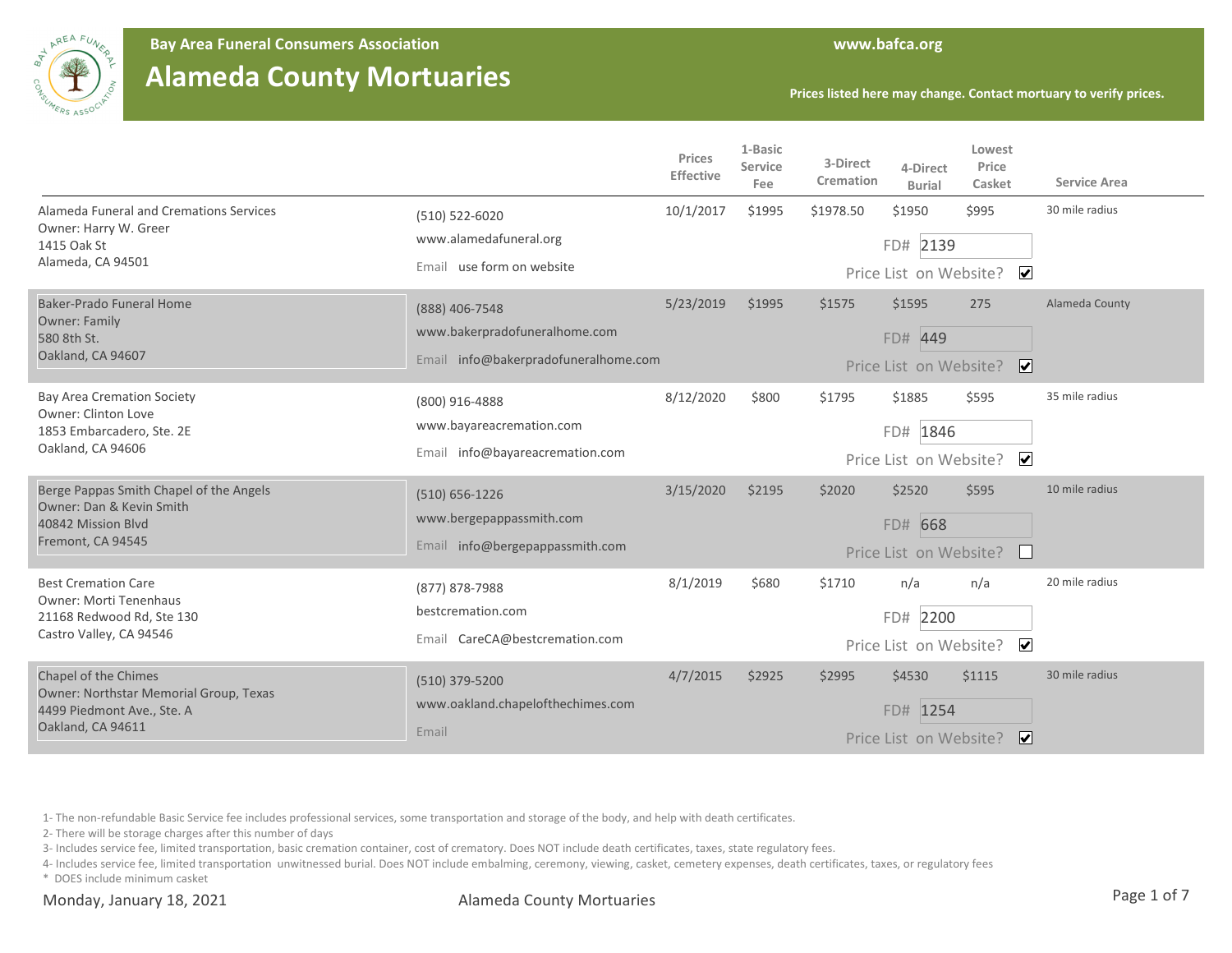|                                                                                                                                              |                                                                                   | Prices<br>Effective | 1-Basic<br><b>Service</b><br>Fee | 3-Direct<br>Cremation | 4-Direct<br><b>Burial</b>                      | Lowest<br>Price<br>Casket                | <b>Service Area</b>                         |
|----------------------------------------------------------------------------------------------------------------------------------------------|-----------------------------------------------------------------------------------|---------------------|----------------------------------|-----------------------|------------------------------------------------|------------------------------------------|---------------------------------------------|
| Chapel of the Chimes Hayward<br>Owner: Northstar Memorial Group, Texas<br>32992 Mission Blvd<br>Hayward, CA 94544                            | (510) 400-4442<br>www.haywardchapelofthechimes.com<br>Email                       | 11/17/2015          | \$2925                           | \$2995                | \$4530<br>FD# 1240<br>Price List on Website?   | \$1195<br>$\overline{\mathbf{v}}$        | 30 mile radius                              |
| <b>Colonial Chapel</b><br>Owner: Scudder Funeral Care, Inc.<br>2626 High St.<br>Oakland, CA 94619                                            | $(510) 536 - 5454$<br>www.colonialch.com<br>Email colonialchapel@comcast.net      | 2/1/2020            | \$1345                           | \$1495                | \$1975<br>FD# 461                              | \$995<br>Price List on Website? V        | 35 miles                                    |
| <b>Continental Funeral Home</b><br>Owner:<br>5500 Foothill Blvd.<br>Oakland, CA 94605                                                        | (510) 261-1105<br>www.continentalfuneralhome.com<br>Email                         | 5/1/2020            | \$1995                           | \$1800                | \$1950<br>FD# 837                              | \$150<br>Price List on Website? ✔        | 50 miles                                    |
| Cooper Chapel/Cathedral of Christ the Light Maus.<br>Owner: Catholic Funeral & Cemetery Services<br>1580 Fruitvale Ave.<br>Oakland, CA 94601 | (510) 893-4711<br>www.cfcsoakland.org<br>Email                                    | 8/1/2019            | \$2195                           | \$2415                | \$3775<br>FD# 381                              | \$235<br>Price List on Website? V        | Alameda and Contra<br><b>Costa Counties</b> |
| Deer Creek Funeral Services<br>Owner: Jay C. Spencer<br>1700 Norbridge Ave., Ste. D<br>Castro Valley, CA 94546                               | (510) 317-7890<br>www.deercreekcremation.com<br>Email jayspencer29@yahoo.com      | 7/1/2014            | \$2095                           | \$1395                | \$2495<br>FD# 1505                             | \$695<br>Price List on Website? ✔        | 30 mile radius                              |
| Deer Creek Funeral Services<br>Owner: Jay C. Spencer<br>7440 San Ramon Rd.<br>Dublin, CA 94568                                               | (925) 803-7733<br>www.deercreekcremation.com<br>Email jayspencer29@yahoo.com      | 1/1/2020            | \$1295                           | \$925                 | $$2395*$<br>FD# 1486<br>Price List on Website? | \$695<br>$\overline{\mathbf{v}}$         | 30 mile radius                              |
| Fouche's Hudson Funeral Home<br>Owner: Fouche family<br>3665 Telegraph Ave.<br>Oakland, CA 94609                                             | (510) 654-8558<br>www.fouchesfuneralhome.com<br>Email info@fouchesfuneralhome.com | 9/17/2019           | \$2100                           | \$2155                | \$2300<br>443<br>FD#<br>Price List on Website? | \$250<br>$\overline{\blacktriangleleft}$ | 50 mile radius                              |

2- There will be storage charges after this number of days

3- Includes service fee, limited transportation, basic cremation container, cost of crematory. Does NOT include death certificates, taxes, state regulatory fees.

4- Includes service fee, limited transportation unwitnessed burial. Does NOT include embalming, ceremony, viewing, casket, cemetery expenses, death certificates, taxes, or regulatory fees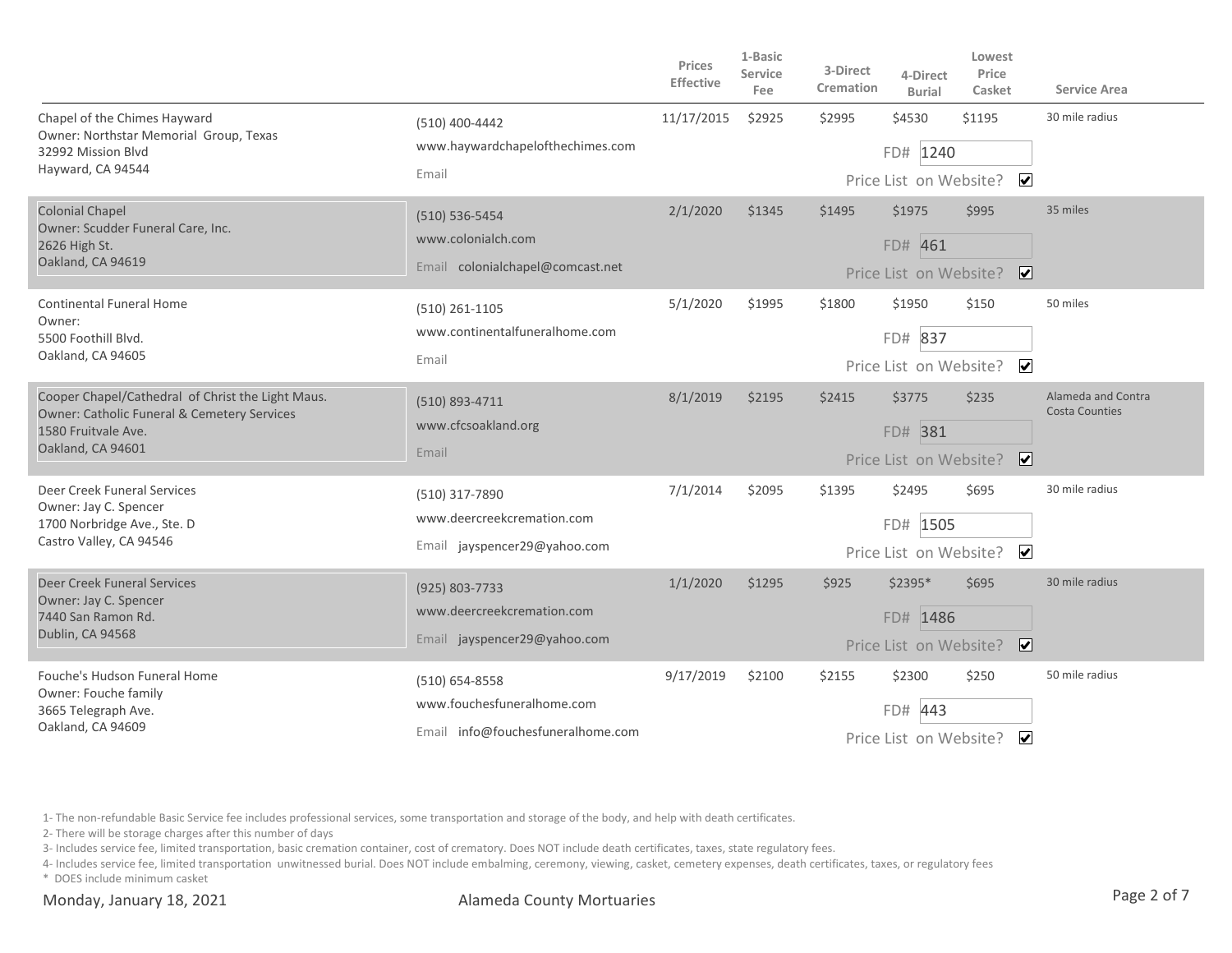|                                                                                                                      |                                                                                             | Prices<br>Effective | 1-Basic<br>Service<br>Fee | 3-Direct<br>Cremation | 4-Direct<br><b>Burial</b>                    | Lowest<br>Price<br>Casket          | <b>Service Area</b> |
|----------------------------------------------------------------------------------------------------------------------|---------------------------------------------------------------------------------------------|---------------------|---------------------------|-----------------------|----------------------------------------------|------------------------------------|---------------------|
| Fremont Chapel of the Roses<br><b>Owner: Rose Family</b><br>1940 Peralta Blvd<br>Fremont, CA 94536                   | (510) 797-1900<br>www.fremontchapeloftheroses.com<br>Email info@fremontchapeloftheroses.com | 6/15/2019           | \$2695                    | \$1755                | \$2595<br>FD# 1007<br>Price List on Website? | \$1185<br>$\perp$                  | Alameda County      |
| Fremont Memorial Chapel<br>Owner: Rose Family<br>3723 Peralta Blvd.<br>Fremont, CA 94536                             | (510) 793-8900<br>www.fremontmemorialchapel.com<br>Email info@fremontchapeloftheroses.com   | 6/15/2019           | \$2695                    | \$1755                | \$2595<br>FD# 1115<br>Price List on Website? | \$1185<br>$\mathbf{1}$             | Alameda County      |
| <b>Graham-Hitch Mortuary</b><br><b>Owner: Wes Fisher</b><br>4167 First St.<br>Pleasanton, CA 94566                   | (925) 846-5624<br>www.grahamhitch.com<br>Email info@grahamhitch.com                         | 10/15/2000          | \$1895                    | \$1895                | \$2100<br>FD# 429<br>Price List on Website?  | \$895<br>$\mathbf{L}$              | 20 mile radius      |
| Grant Miller-John Cox Mortuary<br><b>Owner: Carriage Services</b><br>2850 Telegraph Ave<br>Oakland, CA 94609         | (510) 451-6434<br>www.grantmillerchapel.com<br>Email wecare@grantmillerchapel.com           | 7/21/2020           | \$2295                    | \$2640                | \$2695<br>FD# 171                            | \$1295<br>Price List on Website? ✔ | 30 mile radius      |
| <b>Greer Family Mortuary</b><br><b>Owner: Greer Family</b><br>2294 Blanding Ave.<br>Alameda, CA 94501                | (510) 865-3753<br>www.greermortuary.com<br>Email                                            | 5/1/2020            | \$2295                    | \$3040                | \$2595<br>FD# 1408<br>Price List on Website? | \$1195<br>$\overline{\mathbf{v}}$  | 30 miles            |
| Grissom's Chapel & Mortuary, Inc.<br>Owner: Lisa Bradshaw<br>267 E. Lewelling Blvd.<br>San Lorenzo, CA 94580         | (510) 278-2800<br>grissomsmortuary.com<br>Email on website                                  | 12/1/2019           | \$1695                    | \$1595                | \$1995<br>FD# 1205<br>Price List on Website? | \$495<br>$\overline{\mathbf{v}}$   | 20 mile radius      |
| <b>Harris Funeral Home</b><br>Owner: Harris Family, Sheila Wells, Pres.<br>1331 San Pablo Ave.<br>Berkeley, CA 94702 | $(510) 525 - 1331$<br>www.harrisfuneralhomeberkeley.com<br>Email                            | 6/14/2019           | \$1100                    | \$1300                | \$2070<br>FD# 922<br>Price List on Website?  | \$695<br>$\overline{\mathbf{v}}$   | 30 mile radius      |

2- There will be storage charges after this number of days

3- Includes service fee, limited transportation, basic cremation container, cost of crematory. Does NOT include death certificates, taxes, state regulatory fees.

4- Includes service fee, limited transportation unwitnessed burial. Does NOT include embalming, ceremony, viewing, casket, cemetery expenses, death certificates, taxes, or regulatory fees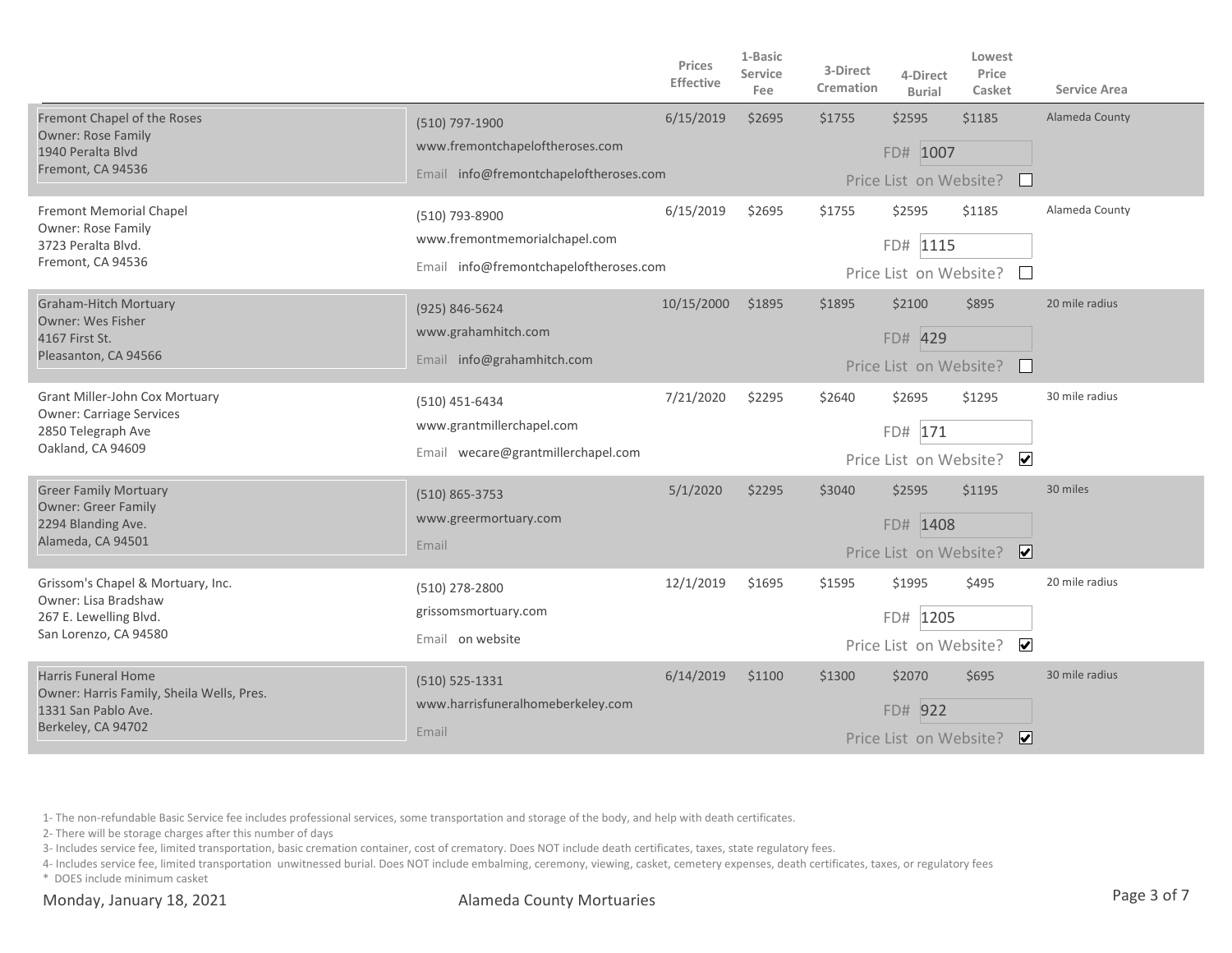|                                                                                                                                          |                                                                               | <b>Prices</b><br><b>Effective</b> | 1-Basic<br>Service<br>Fee | 3-Direct<br>Cremation | 4-Direct<br><b>Burial</b>                       | Lowest<br>Price<br>Casket            | <b>Service Area</b>                         |
|------------------------------------------------------------------------------------------------------------------------------------------|-------------------------------------------------------------------------------|-----------------------------------|---------------------------|-----------------------|-------------------------------------------------|--------------------------------------|---------------------------------------------|
| Holy Sepulchre Cem. & Fun. Ctr.<br>Owner: Catholic Funeral & Cemetery Services<br>26230 Mission Blvd.<br>Hayward, CA 94541               | $(510) 537 - 6600$<br>www.cfcsoakland.org<br>Email                            | 8/1/2019                          | \$2195                    | \$2415                | \$3775<br>FD# 1456<br>Price List on Website?    | \$235<br>$\overline{\mathbf{v}}$     | Alameda and Contra<br><b>Costa Counties</b> |
| Holy Sepulchre Cemetery & Funeral Center<br>Owner: Catholic Funeral & Cremation Services (CFCS)<br>1051 Harder Road<br>Hayward, CA 94542 | $(510) 537 - 6600$<br>www.cfcsoakland.org<br>Email use form on website        | 8/1/2019                          | \$2195                    | \$2415                | \$3775<br>FD# 1456<br>Price List on Website?    | \$235<br>$\perp$                     | Alameda and Contra<br><b>Costa Counties</b> |
| Jess C. Spencer Mortuary<br><b>Owner: Wes Fisher</b><br>21228 Redwood Road<br>Castro Valley, CA 94546                                    | (510) 581-9133<br>www.spencermortuary.ccom<br>Email info@spencermortuary.com  | 8/1/2020                          | \$1795                    | \$1695                | \$1995<br>FD# 1168<br>Price List on Website?    | \$895<br>$\mathbb{R}^n$              | 20 mile radius                              |
| Lima Family Milpitas/Fremont Mortuary<br>Owner: Dignity Memorial Corp.<br>48800 Warm Springs Blvd.<br>Fremont, CA 94538                  | (408) 263-2868<br>www.dignitymemorial.com/funeralhomes/<br>Email              | 11/2/2020                         | \$3740                    | \$3420                | \$4695<br>FD# 1262<br>Price List on Website?    | \$85<br>$\mathbf{L}$                 | 50 miles                                    |
| <b>Machado Funeral and Cremation Service</b><br>Owner: John Machado<br>26359 Mission Blvd. #B<br>Hayward, CA 94544                       | (510) 200-9373<br>www.machadofuneral.com<br>Email info@machadofuneral.com     | 8/24/2017                         | \$695                     | \$995                 | \$1785<br>FD# 2314<br>Price List on Website?    | \$695                                | 30 miles                                    |
| <b>Mission Funeral Home</b><br>Owner: Mission Funeral Group Inc.<br>22297 Mission Blvd.<br>Hayward, CA 94541                             | (510) 881-9192<br>www.missionfuneralgroup.com<br>Email [none listed]          | 11/15/2020                        | \$1295                    | \$1395                | \$2095<br>FD# 1710<br>Price List on Website?    | \$965<br>$\triangledown$             | 30 mile radius                              |
| <b>Mission San Jose</b><br>Owner: Catholic Funeral & Cemetery Services<br>43300 Mission Blyd.<br>Fremont, CA 94539                       | $(510) 537 - 6600$<br>www.cfcsoakland.org/location/mission-san-jose/<br>Email | 8/1/2019                          | \$2195                    | \$2415                | \$3775<br>1456<br>FD#<br>Price List on Website? | \$235<br>$\overline{\blacktriangle}$ | Alameda and Contra<br><b>Costa Counties</b> |

2- There will be storage charges after this number of days

3- Includes service fee, limited transportation, basic cremation container, cost of crematory. Does NOT include death certificates, taxes, state regulatory fees.

4- Includes service fee, limited transportation unwitnessed burial. Does NOT include embalming, ceremony, viewing, casket, cemetery expenses, death certificates, taxes, or regulatory fees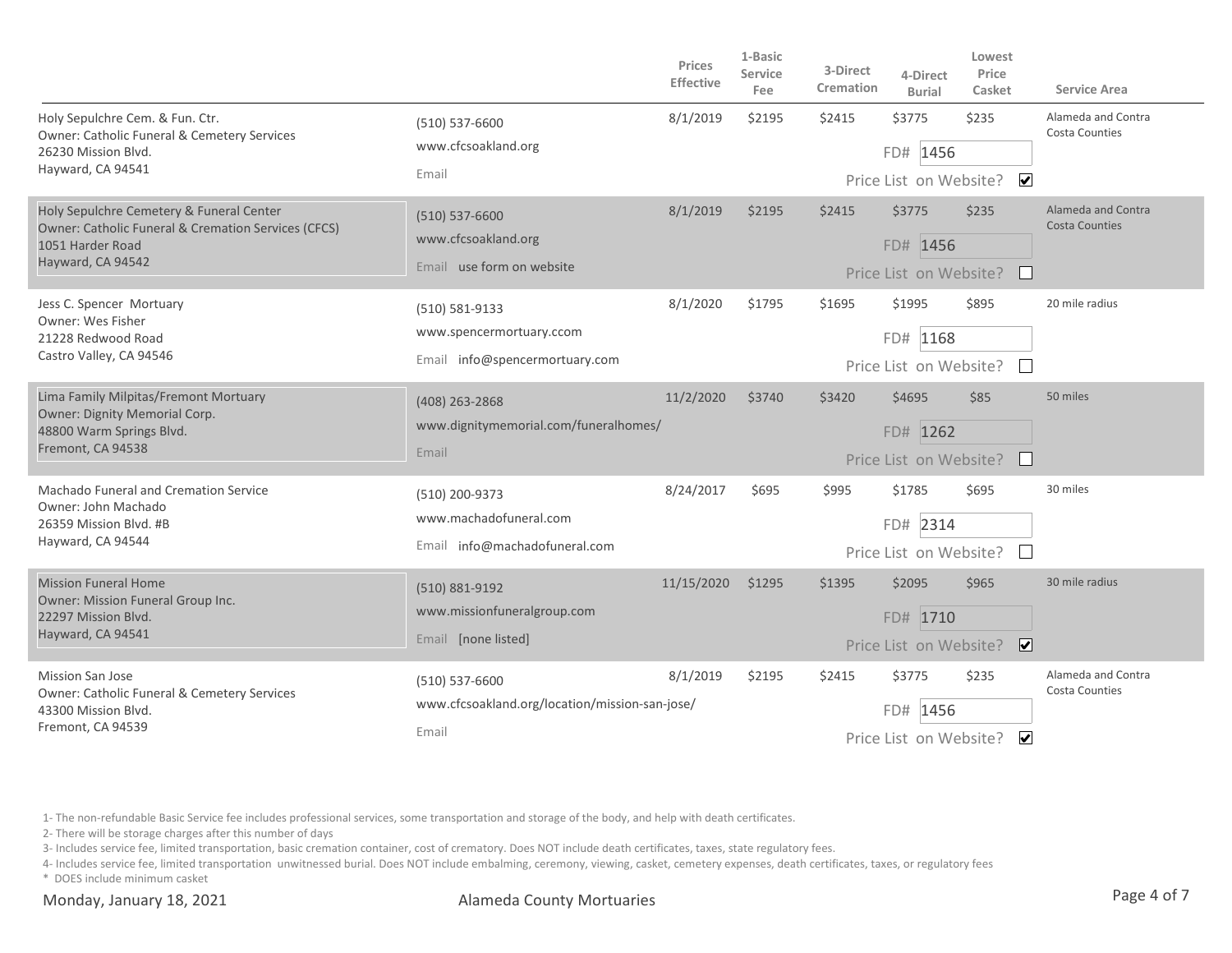|                                                                                                                                      |                                                                                                  | Prices<br><b>Effective</b> | 1-Basic<br>Service<br>Fee | 3-Direct<br>Cremation | 4-Direct<br><b>Burial</b>                    | Lowest<br>Price<br>Casket         | <b>Service Area</b> |
|--------------------------------------------------------------------------------------------------------------------------------------|--------------------------------------------------------------------------------------------------|----------------------------|---------------------------|-----------------------|----------------------------------------------|-----------------------------------|---------------------|
| <b>Nautilus Cremation Society</b><br><b>Owner: Nautilus Society</b><br>6450 Camden St.<br>Oakland, CA 94605                          | $(510) 568 - 5400$<br>www.nautiluscremation.com<br>Email                                         | 10/1/2020                  | \$320                     | \$1995                | n/a<br>FD# 1432<br>Price List on Website?    | n/a<br>$\overline{\mathbf{v}}$    | 75 mi.              |
| Neptune Society of Northern California<br>Owner: Service Corp. International<br>450 Grand Ave., Ste. 215<br>Oakland, CA 94610        | (510) 451-0887<br>www.neptune-society.com/location/oakland-ca/<br>Email                          | 1/7/2020                   | \$950                     | \$2165                | n/a<br>FD# 1325<br>Price List on Website?    | n/a<br>$\mathbf{1}$               | 75 miles            |
| Neptune Society of Northern California<br>Owner: Service Corp. International<br>2299 Las Positas Rd.<br>Livermore, CA 94551          | (925) 454-1974<br>www.neptune-society.com/location/livermore.com<br>Email philip.peck@sci-us.com | 1/7/2020                   | \$950                     | \$2165                | n/a<br>FD# 1823<br>Price List on Website?    | n/a<br>$\mathbf{L}$               | 75 miles            |
| Neptune Society of Northern California<br>Owner: Service Corp. International<br>2419 Grove Way<br>Castro Valley, CA 94546            | (510) 889-7110<br>www.neptune-society.com/location/castro-valley-ca/<br>Email                    | 1/7/2020                   | \$950                     | \$2165                | n/a<br>FD# 1397<br>Price List on Website?    | n/a                               | 75 miles            |
| <b>Oceanview Cremations</b><br><b>Owner: Robert Smith</b><br>23032 Avis Lane.<br>Hayward, CA 94541                                   | (510) 581-2237<br>www.oceanviewcremations.com<br>Email oceanviewcremation@gmail.com              | 5/1/2016                   | \$769                     | \$769                 | \$2065<br>FD# 2082<br>Price List on Website? | \$895<br>$\overline{\mathbf{v}}$  | Whole Bay Area      |
| Pacific Interment<br><b>Owner: Frank Rivero</b><br>1014 Yerba Buena Ave.<br>Emeryville, CA 94608                                     | (510) 450-0187<br>www.interment.com<br>Email pacific@interment.com                               | 10/6/2020                  | \$555                     | \$1250                | \$1605<br>FD# 1506<br>Price List on Website? | \$995<br>$\blacktriangledown$     | 30 miles            |
| Piedmont Funeral Services & Mountain View Cemetery<br>Owner: Mountain View Cemetery Assn.<br>5000 Piedmont Ave.<br>Oakland, CA 94611 | $(510) 658 - 2588$<br>www.mountainviewcemetery.org<br>Email info@mountainviewcemetery.org        | 11/9/2015                  | \$2810                    | \$2390                | \$2550<br>FD# 2210<br>Price List on Website? | \$1960<br>$\overline{\mathbf{v}}$ | 40 mile radius      |

2- There will be storage charges after this number of days

3- Includes service fee, limited transportation, basic cremation container, cost of crematory. Does NOT include death certificates, taxes, state regulatory fees.

4- Includes service fee, limited transportation unwitnessed burial. Does NOT include embalming, ceremony, viewing, casket, cemetery expenses, death certificates, taxes, or regulatory fees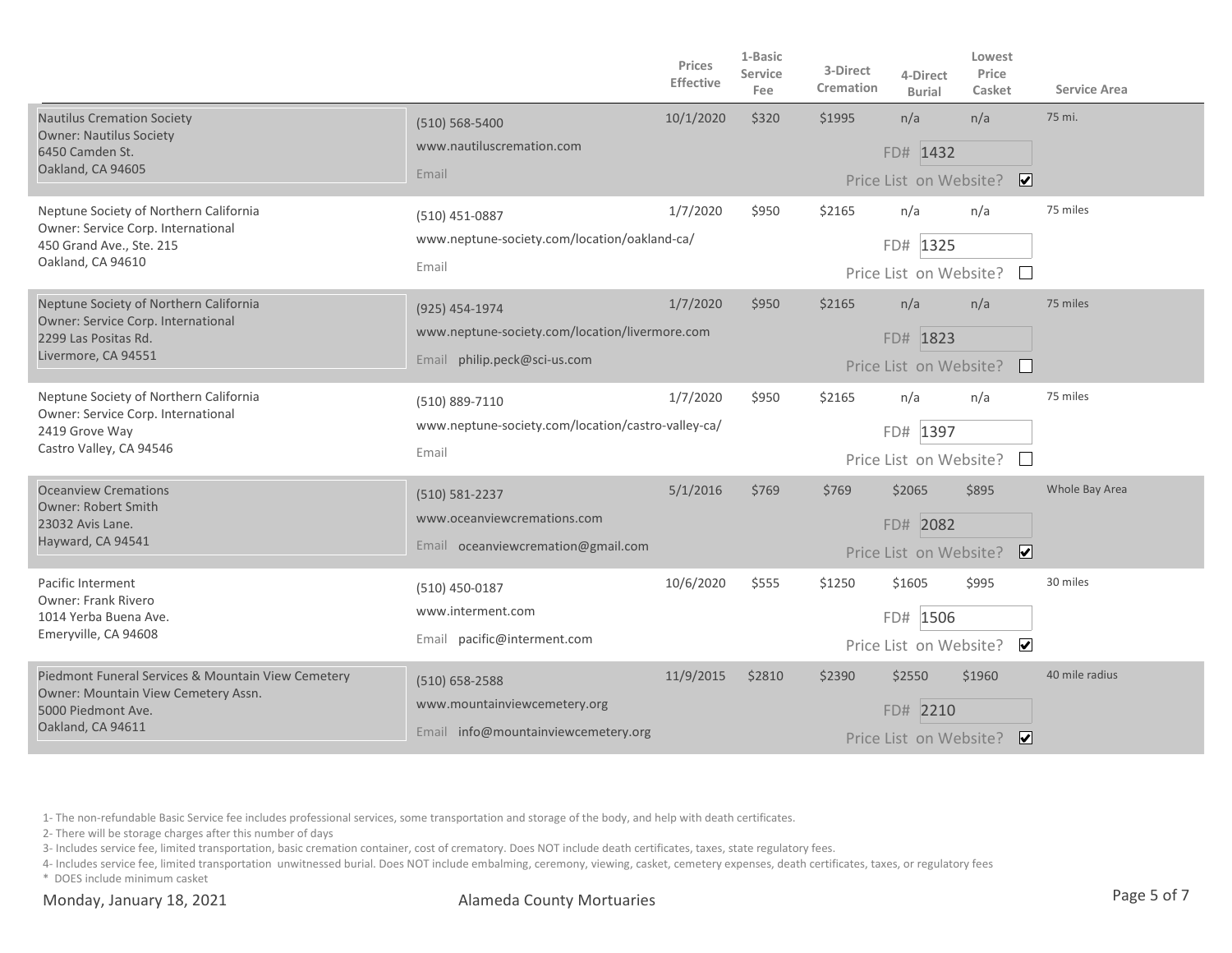|                                                                                                          |                                                        | Prices<br><b>Effective</b> | 1-Basic<br><b>Service</b><br>Fee | 3-Direct<br>Cremation                             | 4-Direct<br><b>Burial</b>                      | Lowest<br>Price<br>Casket | Service Area                                |
|----------------------------------------------------------------------------------------------------------|--------------------------------------------------------|----------------------------|----------------------------------|---------------------------------------------------|------------------------------------------------|---------------------------|---------------------------------------------|
| San Leandro Funeral Home<br>Owner: Service Corp. International                                           | (510) 483-5300<br>www.dignitymemorial.com/funeralhomes | 11/2/2020                  | \$1970                           | \$2200                                            | \$2995                                         | \$395                     | 30 mile radius                              |
| 407 Estudillo Ave.<br>San Leandro, CA 94577-4907                                                         | Email leslie.rodrigues@dignitymemorial.com             |                            |                                  | FD# 442                                           |                                                |                           |                                             |
|                                                                                                          |                                                        |                            |                                  |                                                   | Price List on Website?                         | $\mathbb{R}^n$            |                                             |
| Santos-Robinson Mortuary<br><b>Owner: Dillings Family</b><br>160 Estudillo Ave.<br>San Leandro, CA 94577 | $(510)$ 483-0123                                       | 1/1/2019                   | \$1650                           | \$1720                                            | \$2650                                         | \$675                     | 20 mile radius                              |
|                                                                                                          | www.santos-robinson.com                                |                            |                                  |                                                   | FD# 81                                         |                           |                                             |
|                                                                                                          | Email info@santos-robinson.com                         |                            |                                  |                                                   | Price List on Website?                         | ☑                         |                                             |
| Sorensen Chapel                                                                                          | (510) 581-1234                                         | 8/1/2019                   | \$2195                           | \$2415                                            | \$3775                                         | \$235                     | 30 mile radius                              |
| <b>Owner: Catholic Funeral &amp; Cremation Services</b><br>1140 B Street<br>Hayward, CA 94541            | www.cfcsoakland.org                                    |                            |                                  |                                                   | FD# 126                                        |                           |                                             |
|                                                                                                          | Email use form on website                              |                            |                                  |                                                   | Price List on Website?                         | $\overline{\mathbf{v}}$   |                                             |
| St. Mary Cemetery<br><b>Owner: Catholic Funeral &amp; Cremation Services</b>                             | (510) 654-0936                                         | 8/1/2019                   | \$2195                           | \$2415                                            | \$3775                                         | \$235                     | 30 mile radius                              |
| 4529 Howe St.                                                                                            | www.cfcsoakland.org                                    |                            |                                  |                                                   | FD# 1955                                       |                           |                                             |
| Oakland, CA 94611                                                                                        | Email use form on website                              |                            |                                  |                                                   | Price List on Website?                         | $\overline{\mathbf{v}}$   |                                             |
| St. Michael Cemetery & Funeral Center<br><b>Owner: Catholic Funeral &amp; Cremation Services</b>         | (925) 455-9696                                         | 8/1/2019                   | \$2195                           | \$2415                                            | \$3775                                         | \$235                     | Alameda and Contra<br><b>Costa Counties</b> |
| 3885 East Avenue                                                                                         | www.cfcsoakland.org                                    |                            |                                  |                                                   | FD# 1974                                       |                           |                                             |
| Livermore, CA 94550                                                                                      | Email use form on website                              |                            |                                  | $\overline{\mathbf{v}}$<br>Price List on Website? |                                                |                           |                                             |
| Sunset Funeral, Cremation, & Casket Co.                                                                  | (510) 893-7260                                         | 4/1/2017                   | \$2200                           | \$1800                                            | $$3,500*$                                      | \$1500                    | 25 miles                                    |
| Owner:<br>1300 Clay St., Ste. 18<br>Oakland, CA 94612                                                    | www.sunsetfuneral.com                                  |                            |                                  |                                                   | FD# 1948                                       |                           |                                             |
|                                                                                                          | Email                                                  |                            |                                  | $\overline{\mathbf{v}}$<br>Price List on Website? |                                                |                           |                                             |
| Thompson Funeral Home<br>Owner: Arthur Thompson                                                          | $(510) 568 - 8628$                                     | 10/15/2017                 | \$1850                           | \$1770                                            | \$1200                                         | \$995                     | 25 miles                                    |
| 9900 International Blvd.                                                                                 | www.thompsonbayviewmortuary.com                        |                            |                                  |                                                   | 1219<br>FD#                                    |                           |                                             |
| Oakland, CA 94603                                                                                        | Email                                                  |                            |                                  |                                                   | $\blacktriangledown$<br>Price List on Website? |                           |                                             |

2- There will be storage charges after this number of days

3- Includes service fee, limited transportation, basic cremation container, cost of crematory. Does NOT include death certificates, taxes, state regulatory fees.

4- Includes service fee, limited transportation unwitnessed burial. Does NOT include embalming, ceremony, viewing, casket, cemetery expenses, death certificates, taxes, or regulatory fees